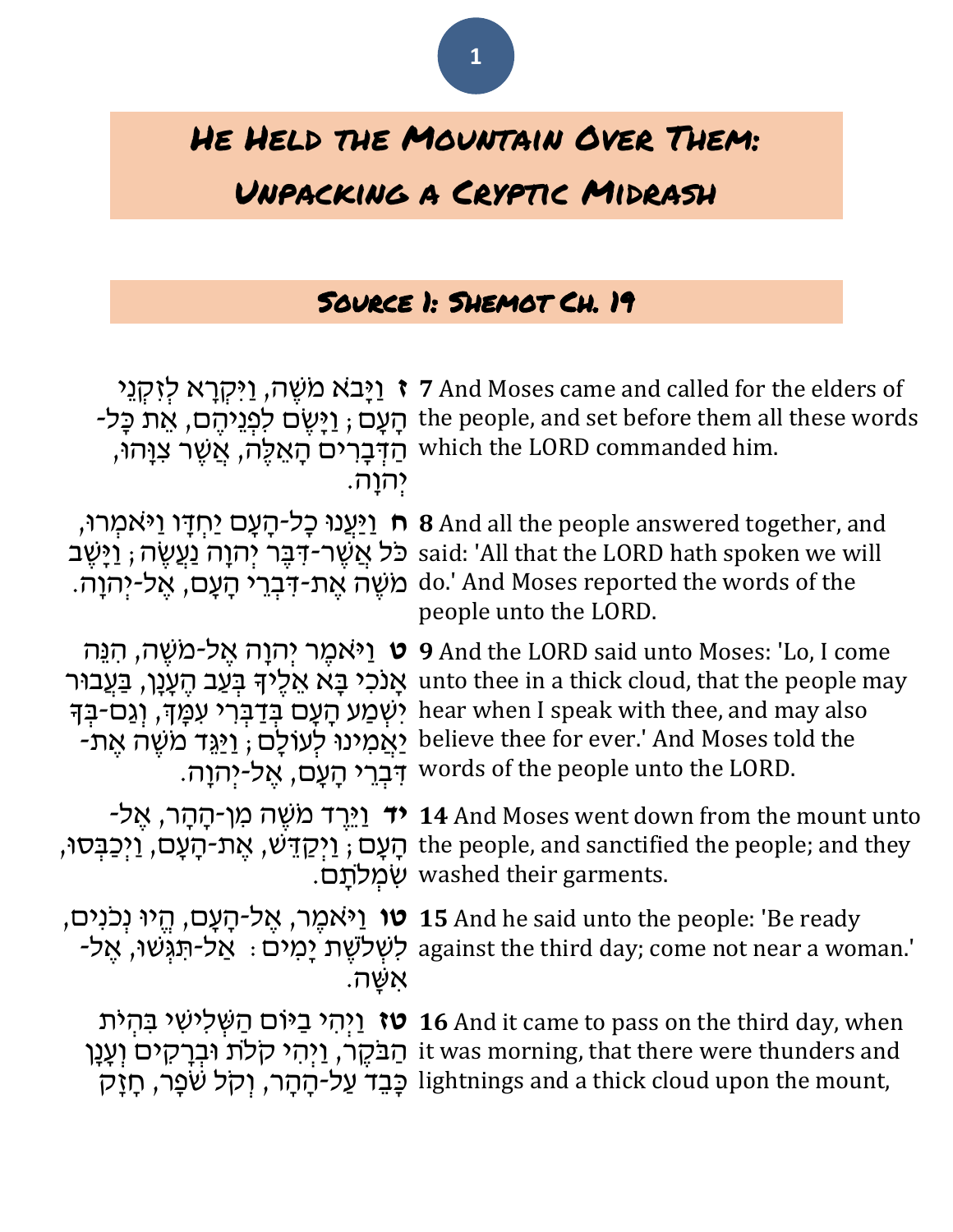מְאָד; וַיֶּחֱרַד כָּל-הָעָם, אֲשֶׁר and the voice of a horn exceeding loud; and all בַּמַּחֲנֶה. the people that were in the camp trembled.

**יז** וַיּוֹצֵא מֹשֶׁה אֶת-הָעָם לִקְרַאת i7 And Moses brought forth the people out of הָּ אֱ ֹלהִּ ים, מִּ ן-הַ מַ חֲ נֶׁה; **ַו ִּי ְתַי ְצבּו,** the camp to meet God; **and they stood at the בְ תַ חְ תִּ ית הָ הָ ר. nether part of the mount.**

יח וְהַר סִינַי, עָשַׁן כִּלֹוּ, מִפְּנֵי **18** Now mount Sinai was altogether on smoke, אֲשֶׁר יָרַד עָלָיו יְהוָה, בָּאֵשׁ; hecause the LORD descended upon it in fire; -לָעָּעָן הַכִּבְשָׁן, וַיֶּחֱרַד כָּל- and the smoke thereof ascended as the smoke הָּ הָּ ר מְ אֹד. of a furnace, and the whole mount quaked greatly.

#### Source 2: Rashi

**בתחתית ההר .**לְפִי פְשׁוּטו בְּרַגְלֵי הָהָר; וּמִדְרָשׁוֹ שֵׁנִּתְלַשׁ הָהָר מִמְקוֹמוֹ וְנִכְפָּה עֲלֵיהֵם כְּגִיגִית <u>שבת פ״ח</u> :

ההר בתחתית AT THE NETHER PART OF THE MOUNTAIN — According to its literal meaning this signifies "at the foot of the mountain". But a Midrashic explanation is, that the mountain was plucked up from its place and was arched over them as a cask, so that they were standing בתחתית beneath (under) the mountain itself [\(Mekhilta d'Rabbi](/Mekhilta_d)  [Yishmael 19:17:2;](/Mekhilta_d) [Shabbat 88a\)](/Shabbat.88a).

#### Source 3: Torah Temimah:

**יתכן דמדייק מלשון ויתיצבו ע"פ מש"כ בעלי הגיון בחלוק השמות נרדפים נצב ועמד, דנצב ענינו שעומד במקום שצריך חיזוק והתאמצות לעמוד מחמת אימה ופחד**, וכאן דכתיב ויתיצבו דריש שפחדו מחמת כפיית ההר .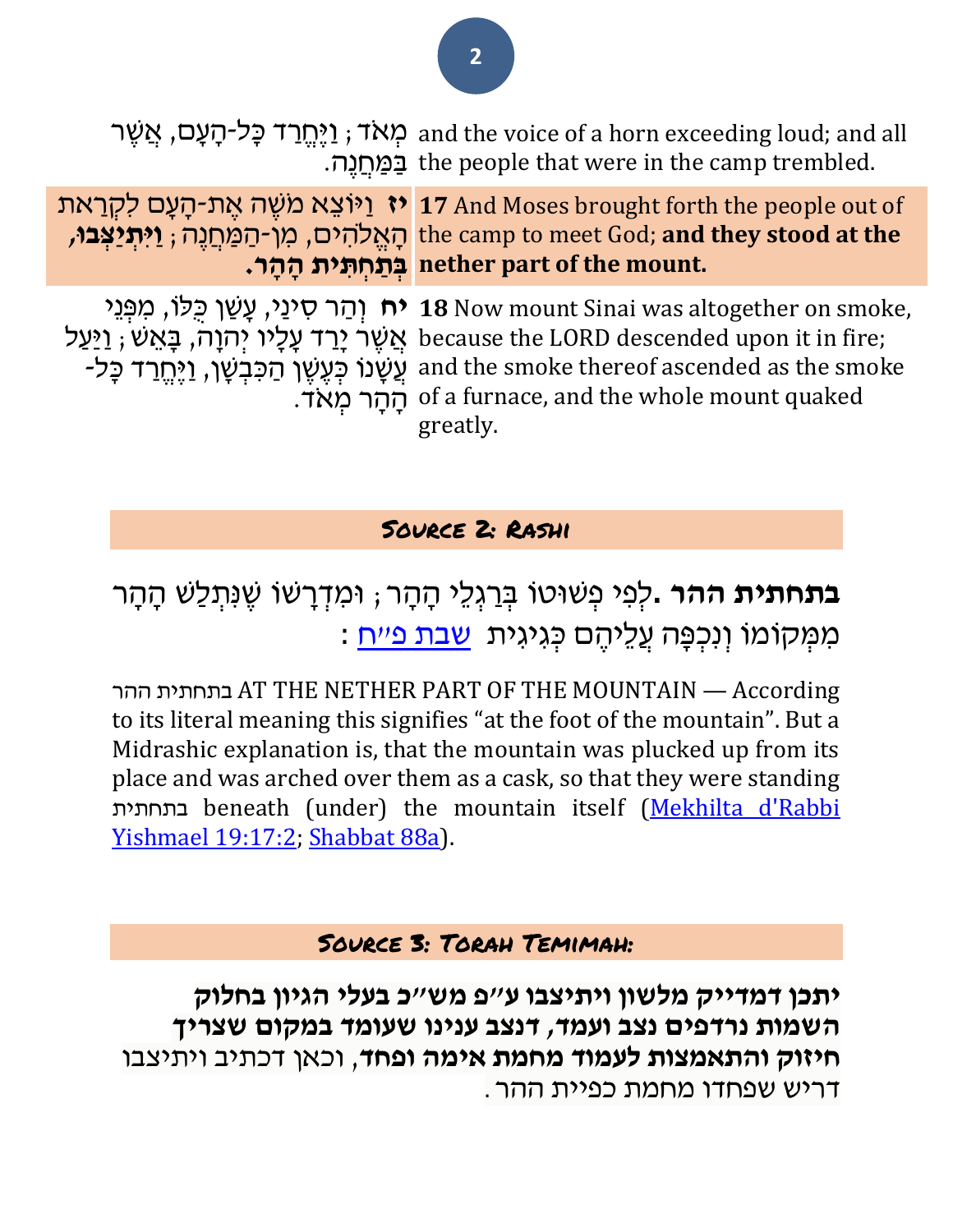The term – they stood – denotes that they had to hold their ground – because they were in a state of fear and trembling…

## Source 4: Gemara Shabbat 88a

| י ויתיצבו<br>בתחתית ההר 40% אבדימי בר חמא בר<br>חסא מלמד שכפה הקב″ה עליהם את ההר<br>כגיגית ואמר להם אם אתם מקבלים התורה<br>מוטב ואם לאו שם תהא קבורתכם א"ר אחא<br>בר יעקב מכאן מודעא רבה לאורייתא אמר<br>רבא ® אעפ״כ הדור קבלוה בימי אחשורוש<br>דכתיב 2קימו וקבלו היהודים 2קיימו מה<br>שקיבלו כבר | סחסים ההר. תחת ההר ממש:<br>גיגים. קוצ״א שמטילין בה שכר:<br>מודעא רבה. שאם יזמינם לדין למה<br>לא קיימתם מה שקבלתם עליכם יש<br>להם תשובה שקבלוה באונס: בימי<br>אחשורוש. מאהבת הנס שנעשה<br>להם: דין. תורה: בתחילה. קודם                                         |
|---------------------------------------------------------------------------------------------------------------------------------------------------------------------------------------------------------------------------------------------------------------------------------------------------|---------------------------------------------------------------------------------------------------------------------------------------------------------------------------------------------------------------------------------------------------------------|
| דאמר יוריש לקיש מאי<br>דכתיב 1ויהי ערב ויהי בקר יום הששי ה'<br>יתירה למה לי מלמד שהתנה הקב"ה עם<br>מעשה בראשית ואמר להם אם ישראל<br>מקבלים התורה אתם מתקיימין ואם לאו<br>אני מחזיר אתכם לתוהו ובוהו:                                                                                              | יום הששי. מאי שנא דכתיב ה׳<br>ביום גמר מעשה בראשית: מלמד<br>שהסנה כו'. הששי משמע הששי<br>המיוחד במקום אחר כדאמרי׳<br>בעלמא (חולין דף 65.) הירך המיומנת<br>אף כאן ויהי ערב ויהי בקר של גמר<br>בראשית תלוי ביום הששי והוא ו'<br>בסיון שנתנה בו תורה. מריבוי דה׳ |

**The Gemara cites additional homiletic interpretations on the topic of the revelation at Sinai.** The Torah says, "And Moses brought forth the people out of the camp to meet God; **and they stood at the lowermost part of the mount"** [\(Exodus 19:17\)](/Exodus.19.17). **Rabbi Avdimi bar Ḥama bar Ḥasa said:** the Jewish people actually stood beneath the mountain, and the verse **teaches that the Holy One, Blessed be He, overturned the mountain above** the Jews **like a tub, and said to them: If you accept the Torah, excellent, and if not, there will be your burial. Rav Aḥa bar Ya'akov said: From here** there is **a substantial caveat to** the obligation to fulfill the **Torah.** The Jewish people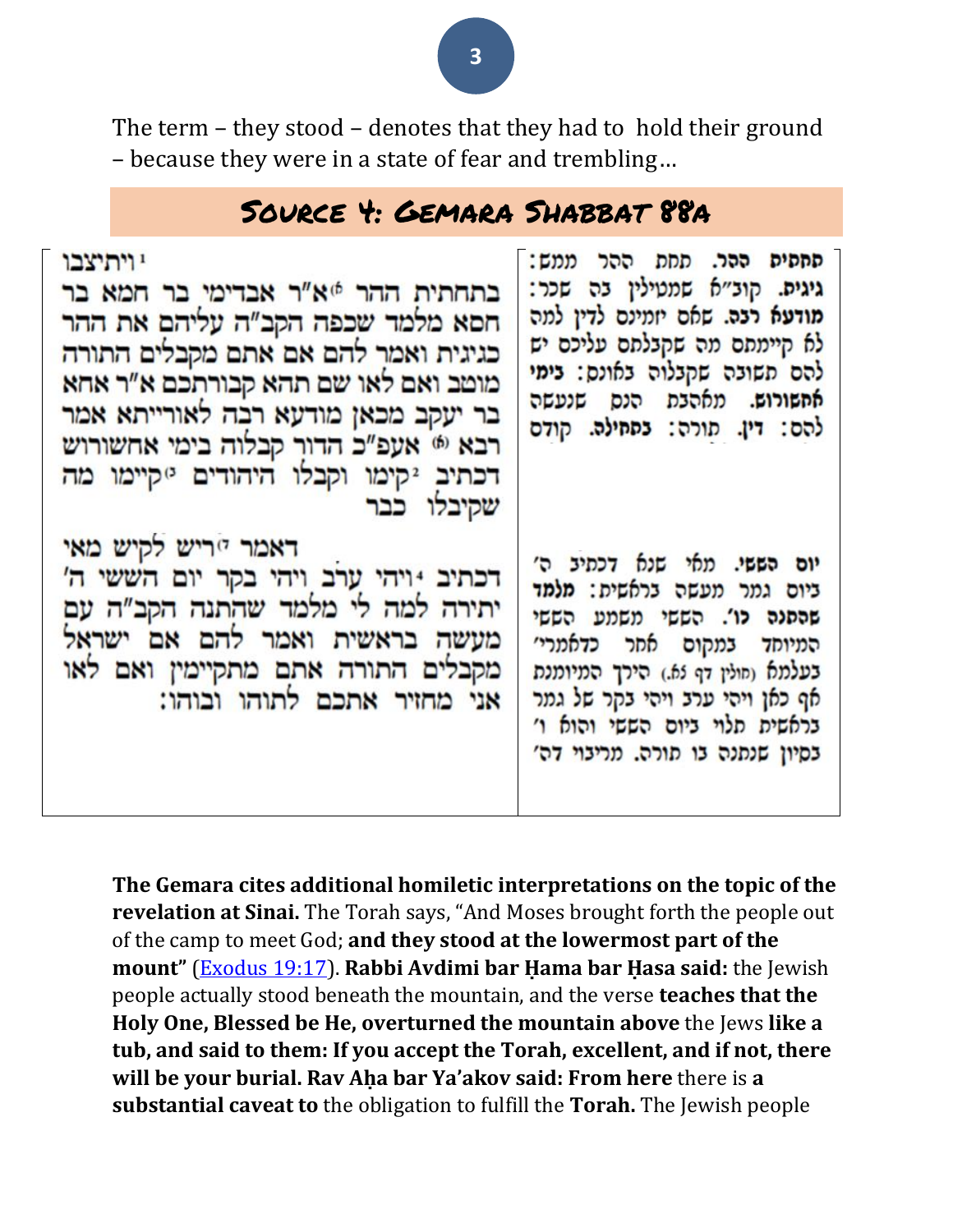can claim that they were coerced into accepting the Torah, and it is therefore not binding. **Rava said: Even so, they again accepted it** willingly **in the time of Ahasuerus, as it is written:** "The Jews **ordained, and took upon them,** and upon their seed, and upon all such as joined themselves unto them" [\(Esther 9:27\)](/Esther.9.27), and he taught: The Jews **ordained what they had already taken upon themselves** through coercion at Sinai.

**Reish Lakish said: What is** the meaning of that **which is written: "And there was evening and there was morning, the sixth day"** [\(Genesis 1:31\)](/Genesis.1.31)? **Why do I require the superfluous** letter *heh***,** the definite article, which does not appear on any of the other days? It **teaches that the Holy One, Blessed be He, established a condition with the act of Creation, and said to them: If Israel accepts the Torah** on the sixth day of Sivan, **you will exist; and if** they do **not** accept it, **I will return you to** the primordial state of **chaos and disorder.** Therefore, the earth was afraid until the Torah was given to Israel, lest it be returned to a state of chaos. Once the Jewish people accepted the Torah, the earth was calmed.

## Source 5: Sefer Shemot Ch. 24

ַוַּיִּקַח<sup>ָ</sup> סֵפֶּר הַבְּרִית וַיִּקְרֶא בְּאָזְגֵי הָעֶם וַיָּאמְרוּ כָּל אֲשֶׁר־דִּבֶּר יְהָוֶה ַ נַעֲשֶׂה וְנִשְׁמֵע:

Then he took the record of the covenant and read it aloud to the people. And they said, "All that the LORD has spoken we will faithfully do!"

## Source 6: Commentary of Tosafot

**כפה עליהן הר כגיגית** - ואע"פ שכבר הקדימו נעשה לנשמע שמא יהיו חוזרים כשיראו האש הגדולה שיצאתה נשמתן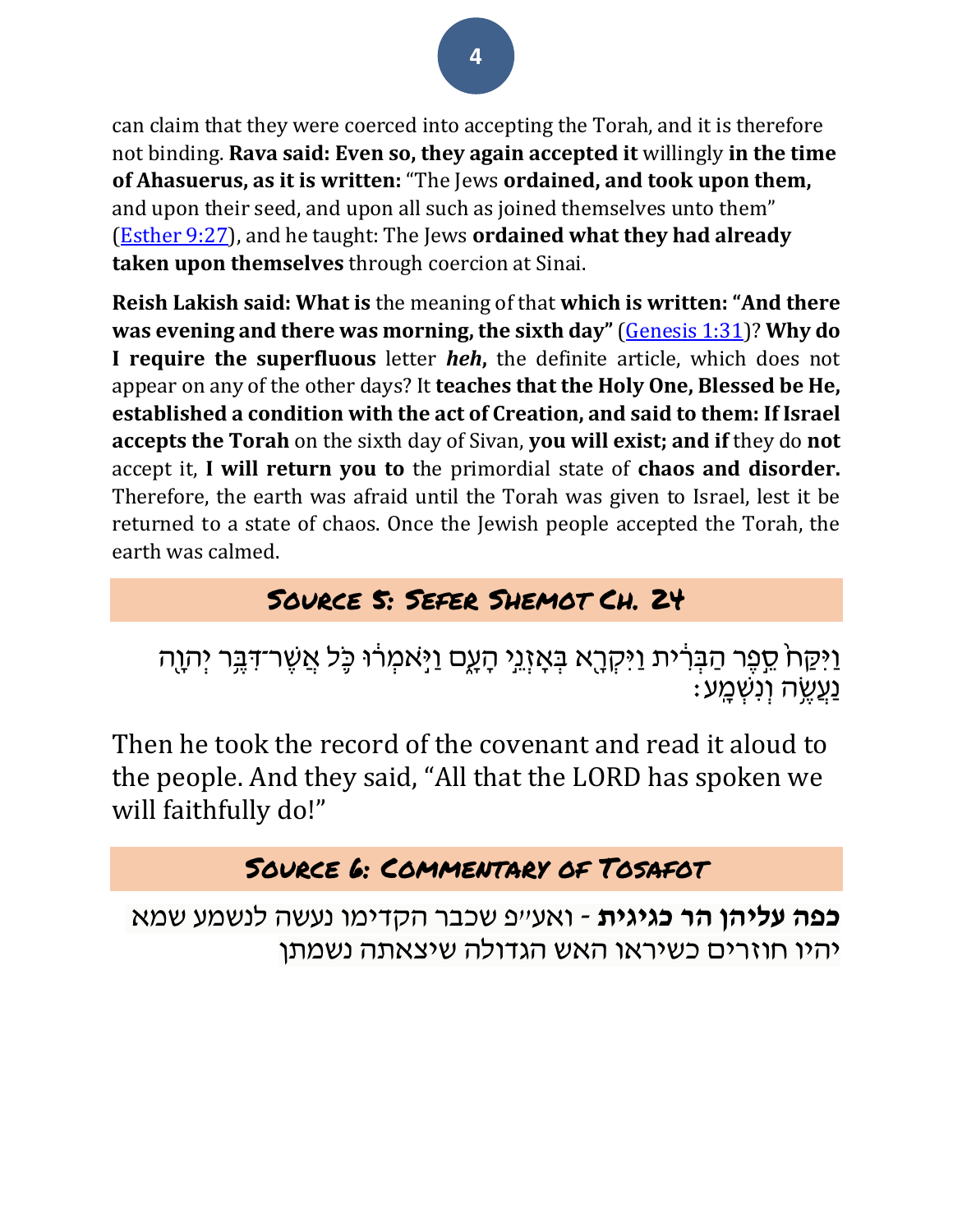### Source 7: Talmud Shabbat 88b

**ואמר רבי יהושע בן לוי כל דיבור ודיבור שיצא מפי הקדוש ברוך הוא יצתה נשמתן של ישראל שנאמר נפשי יצאה בדברו ומאחר שמדיבור ראשון יצתה נשמתן דיבור שני היאך קיבלו הוריד טל שעתיד להחיות בו מתים והחיה אותם שנאמר גשם נדבות תניף אלהים נחלתך ונלאה אתה כוננתה** ואמר רבי יהושע בן לוי כל דיבור ודיבור שיצא מפי הקדוש ברוך הוא חזרו ישראל לאחוריהן שנים עשר מיל והיו מלאכי השרת מדדין אותן שנאמר מלאכי צבאות ידדון ידדון אל תיקרי ידדון אלא ידדון :

**And Rabbi Yehoshua ben Levi said:** From **each and every utterance that emerged from the mouth of the Holy One, Blessed be He, the souls of the Jewish people left** their bodies, **as it is stated: "My soul departed when he spoke"** [\(Song of Songs 5:6\)](/Song_of_Songs.5.6). **And since their souls left** their bodies **from the first utterance, how did they receive the second utterance?** Rather, God **rained the dew** upon them **that, in the future, will revive the dead, and He revived them, as it is stated: "You, God, poured down a bountiful rain; when Your inheritance was weary You sustained it"** [\(Psalms 68:10\)](/Psalms.68.10). **And Rabbi Yehoshua ben Levi said:** With **each and every utterance that emerged from the mouth of the Holy One, Blessed be He, the Jewish people retreated** in fear **twelve** *mil***, and the ministering angels walked them** back toward the mountain, **as it is stated: "The hosts of angels will scatter [***yidodun***]"** [\(Psalms 68:13\)](/Psalms.68.13). **Do not read** the word as *yidodun***,** meaning scattered; **rather,** read it as *yedadun***,** they walked them.

### Source 8: Rambam, Hilchot Teshuva Ch. 10

ל יֹאמַר אַדָּם הֲרֵינִי עֹוֹשֶׂה מִצְוֹת הַתּוֹרַה וְעוֹסֶק בְּחַכְמַתָּהּ כְּדֵי שֶׁאֲקַבֵּל כַּל הַבְּרָכות הַכְּתוּבוֹת בָּהּ אוֹ כְּדֵי שֶׁאֶזְכֶּה לְחַיֵּי הָעוֹלָם הַבָּא, וְאֶפְרֹשׁ מִן הָעֲבֵרוֹת שֶׁהַזְהִירָה תּורָה מֵהֶן כִּדֵי שֶׁאֱנַּצֵל מִן הַקְּלָלות הַכְּתוּבוֹת בַּתּוֹרָה או כְּדֵי שֶׁלֹא אֶכֶּרֵת מֵחַיֵּי הָעוֹלָם הַבָּא. אֵין רָאוּי לַעֲבֹד אֶת ה׳ עַל הַדֶּרֶךְ הַזֶּה, שֶׁהָעוֹבֵד עַל ֶּדֶּרְךָּ זֶה הוּא עוֹבֵד מִיִּּרְאָה וְאֵינָהּ מַעֲלַת הַנִּבִיאִים וְלֹא מַעֲלַת הַחֲכָמִים...

Let no man say: "Behold, I perform the precepts of the Torah, and engage myself in its wisdom so that I will receive all the blessings described therein, or so that I will merit the life in the World to Come; and I will separate myself from the transgressions against which the Torah gave warning so that I will escape the curses described therein, or so that I will suffer excision from the life in the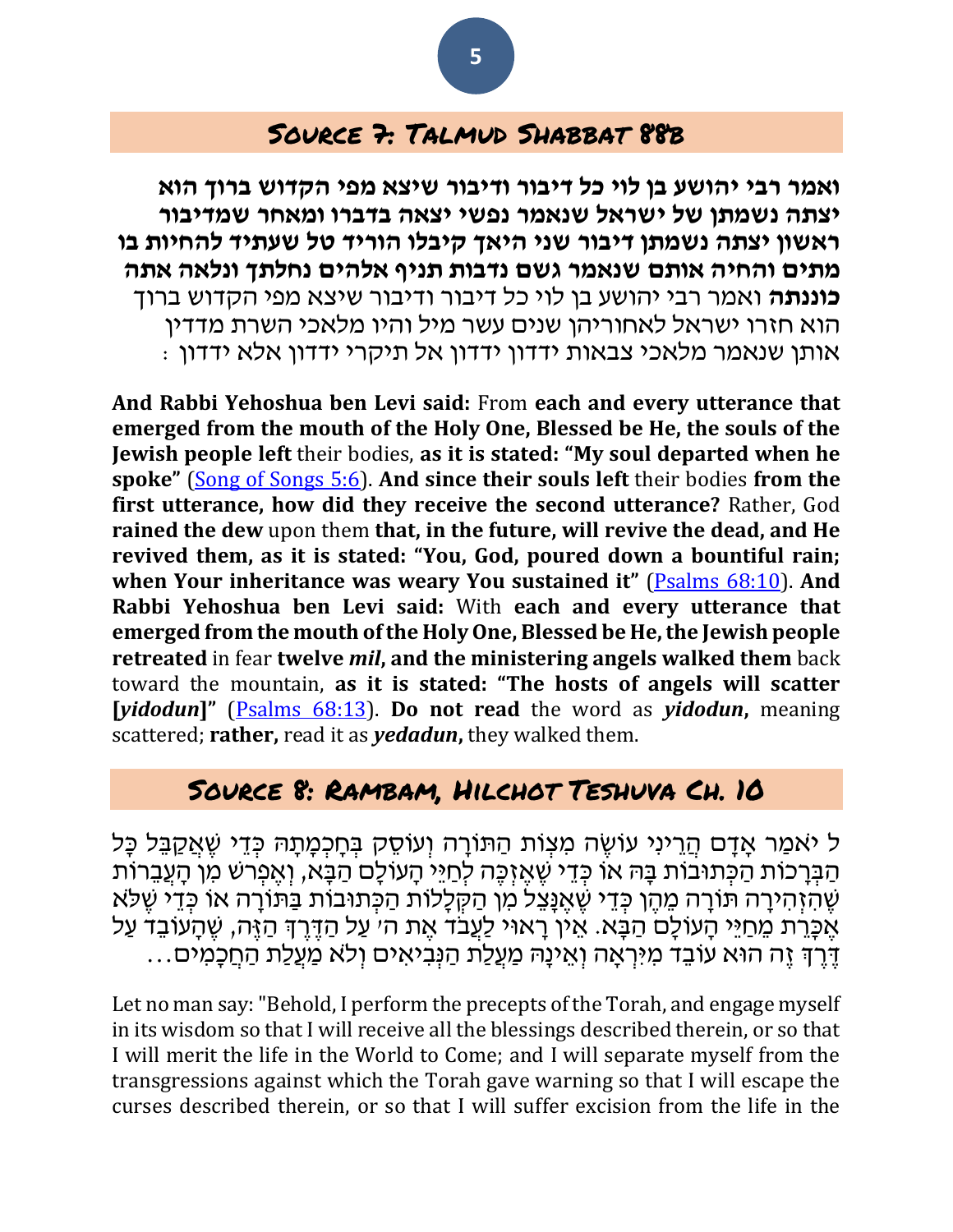World to Come". It is improper to serve the Lord in such way, for whosoever serves the Lord in such way, he is a worshiper because of fear, which is neither the degree of the prophets nor the degree of the sages….

הַעֹובֵד מֵאַהֲבָה עוֹסֶק בַּתּוֹרַה וּבַמִּצְוֹת וְהוֹלֵךְ בִּנְתִיבוֹת הַחַכְמַה לֹא מִפְּנֵי דַּבַּר בְּעוֹלָם וְלֹא מִפְּנֵי יִרְאַת הָרָעָה וְלֹא כְּדֵי לִירַשׁ הַטֹובָה אֶלָּא עֹוֹשֵׂה הָאֵמֵת מִפְּנֵי שֶׁהוּא אֱמֶת וְסֹוף הַטּובָה לָבוא בִּגְלָלָהּ. וּמַעֲלָה זו הִיא מַעֲלָה גְדולָה מְאֹד וְאֵין כָּל חָכָם זוֹכֶה לָּהּ. וְהִיא מַעֲלַת אַבְרָהָם אָבִינוּ שֶׁקְּרָאוֹ הַקָּדוֹשׁ בָּרוּךְ הוּא אוֹהֲבֹו לְפִי שֶׁלֹּא עָבַד אֶלָּא מֵאַהֲבָה. וְהִיא הַמַּעֲלָה שֶׁצִּוָּנוּ בָּהּ הַקָּדוֹשׁ בָּרוּדִּ הוּא עַל יְדֵי מִשֶּׁה שֶׁנֶּאֱמַר )<u>[דברים ו ה](/Deuteronomy.6.5)</u>ײ (וְאָהַבְתָּ אֵת ה׳ אֱלֹהֶידִי׳. וּבִזְמַן שֶׁיֶּאֱהֹב ּ אָדָם אֶת ה׳ אַקֲבָה הָרְאוּיָה מִיָּד יַעֲשֶׂה כָּל הַמִּצְוֹת מֵאַהֲבָה

The worshiper because of love, engages himself in the study of the Torah and the observance of precepts and follows the paths of wisdom on no account in the world, neither for fear of evil nor in order to inherit the good; but he does the true thing because it is true, and in the end the good comes because thereof,. That degree is a great degree, indeed and not every scholar attains it; for such was the degree of Abraham our father, whom the Holy One, blessed is He! called His beloved, because he worshiped not, save because of love, and it is, furthermore, the degree concerning which the Holy One, blessed is He! commanded through Moses, saying: "And thou shalt love the Lord thy God" [\(Deut. 6.5\)](/Deuteronomy.6.5); for, when man will love the Lord with a proper love, he will momentarily perform all of the commandments because of love.

וְכֵיצַד הִיא הָאַהֲבָה הָרְאוּיַה. הוּא שֵׁיּאֹהַב אֶת ה׳ אַהֲבָה גְּדוֹלָה יְתֵרָה עַזַּה מְאֹד עַד שֶׁתְּהֵא נַפְשׁוֹ קִשׁוּרָה בְּאַהֲבַת ה׳ וְנִמְצָא שֹוֹגֶה בָּהּ תָּמִיד כְּאִלּוּ חוֹלֶה ּחֲלִי הָאַהֲבָה שֶׁאֵין דַּעְתּוֹ פְּנוּיָה מֵאַהֲבַת אוֹתָּהּ אִשָּׁה וְהוּא שֹוֹגֶה בַּהּ תַּמִיד בֵּין בְּשָׁבָתּוֹ בֵּין בְּקוּמוֹ בֵּין בִּשָּׁעָה שֵׁהוּא אוֹכֵל וְשׁוֹתֵה. יֶתֵר מִיָּה תִּהְיֶה אַהֲבַת ה׳ בְּבִ אוּהֲבָיו שֹוגִים בָּה תָּמִיד כְּמוֹ שֶׁצִּוָּנוּ בְּכָל לְבָבְדְ וּבְכָל נַפְשְׁךָ. וְהוּא שֶׁשְׁלמֹה אָמַר דֶּרֶדְּ מָשָׁל )<u>[שיר השירים ב ה](/Song_of_Songs.2.5)</u>ײַ (כִּי חוֹלַת אַהֲבָה אָנִיײ. וְכָל שִיר הַשִּׁירִים ּ מְשָׁל הוּא לְעִנְיָן זֶה

And what is the proper love? He shall love the Lord with an exceeding great and very strong love so that his soul be tied to the love of the Lord, finding himself in a constant tremor, as if he were suffering of lovesickness, when his mind is free because of love for that woman, being continuously agitated about her, whether he sitting down, or whether he is standing up, even when he is eating and drinking. More than this should the love for the Lord be in the heart of those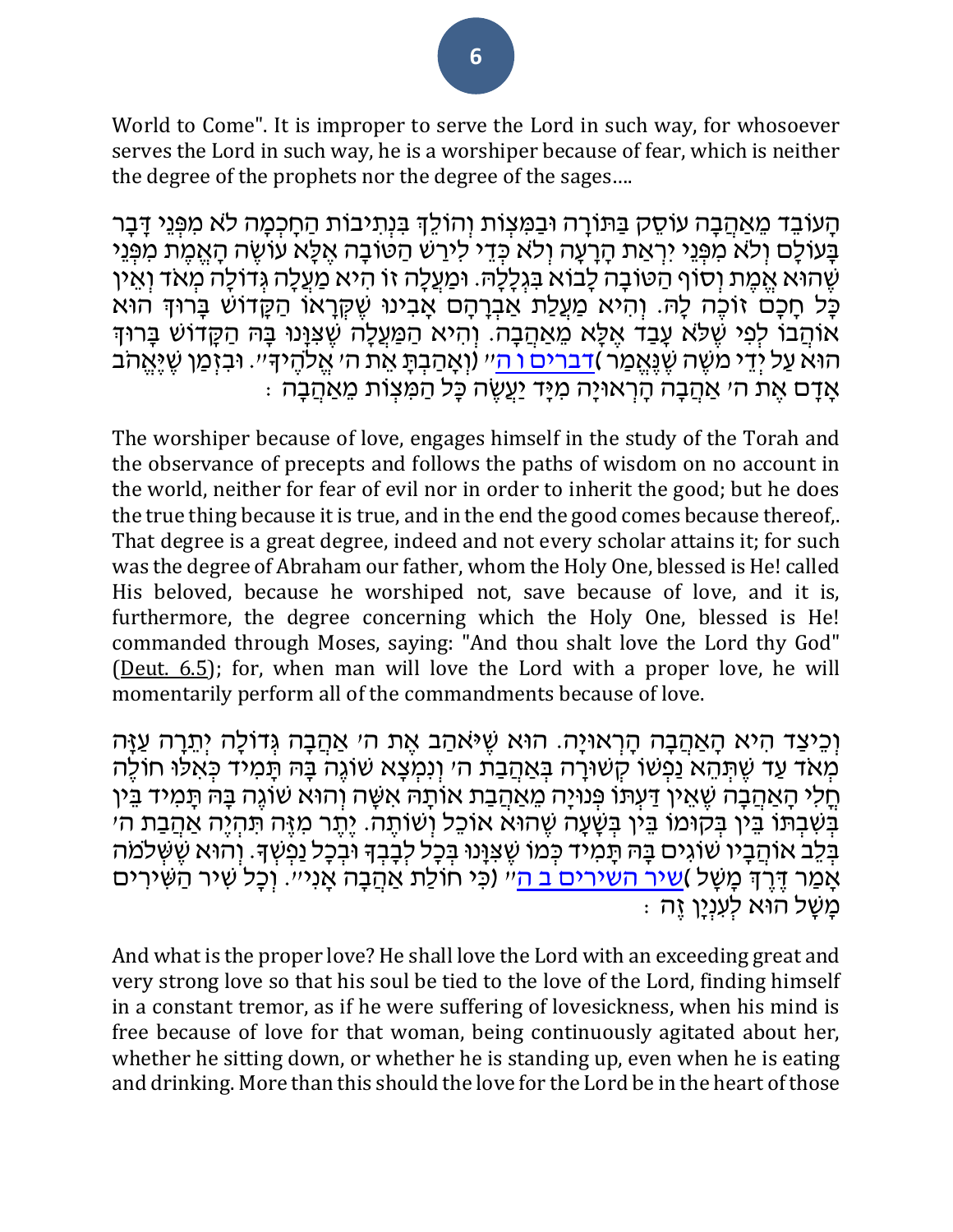# **7**

who love him, meditating therein constantly, even as He commanded us: "With all thy heart and with all thy soul" (Ibid.). This is what Solomon allegorically said: "For I am love-sick" [\(Songs 2.5\)](/Song_of_Songs.2.5). And, the whole book, Song of Songs, is an allegory on this subject.

### Source 9:

## Rav Yehudah Amital, virtual beit midrash (2002)

…. Prior to their acceptance of the Torah, Bnei Yisrael were required to observe only a very few commandments, while after the revelation at Sinai they were suddenly obliged to follow all 613 – i.e., to live a life of Torah and mitzvot. **Bnei Yisrael might have regretted their commitment of "We shall do and we shall obey" when they understood how many laws would now govern every aspect of their lives. God had to coerce them so that the quantity of mitzvot would not prevent them from accepting the Torah in the first place**, and so that they would not be able to change their minds once they realized what they had taken upon themselves.

On the street I occasionally see a bumper sticker that reads, "God – We Love You." That is a truly Christian slogan. Mesilat Yesharim teaches us that the highest level to which a person can aspire, after working his way through every previous stage of spiritual development, is that of love of God. **We cannot simply point to the sticker and say, "See, we already love Him!" The desire to "love God," in the absence of a profound commitment to all of His 613 commandments, is meaningless. A person has to invest effort in "loving God," and then perhaps he will attain it.** But there can be no real love of God without observance of the mitzvot, without deep commitment to Him.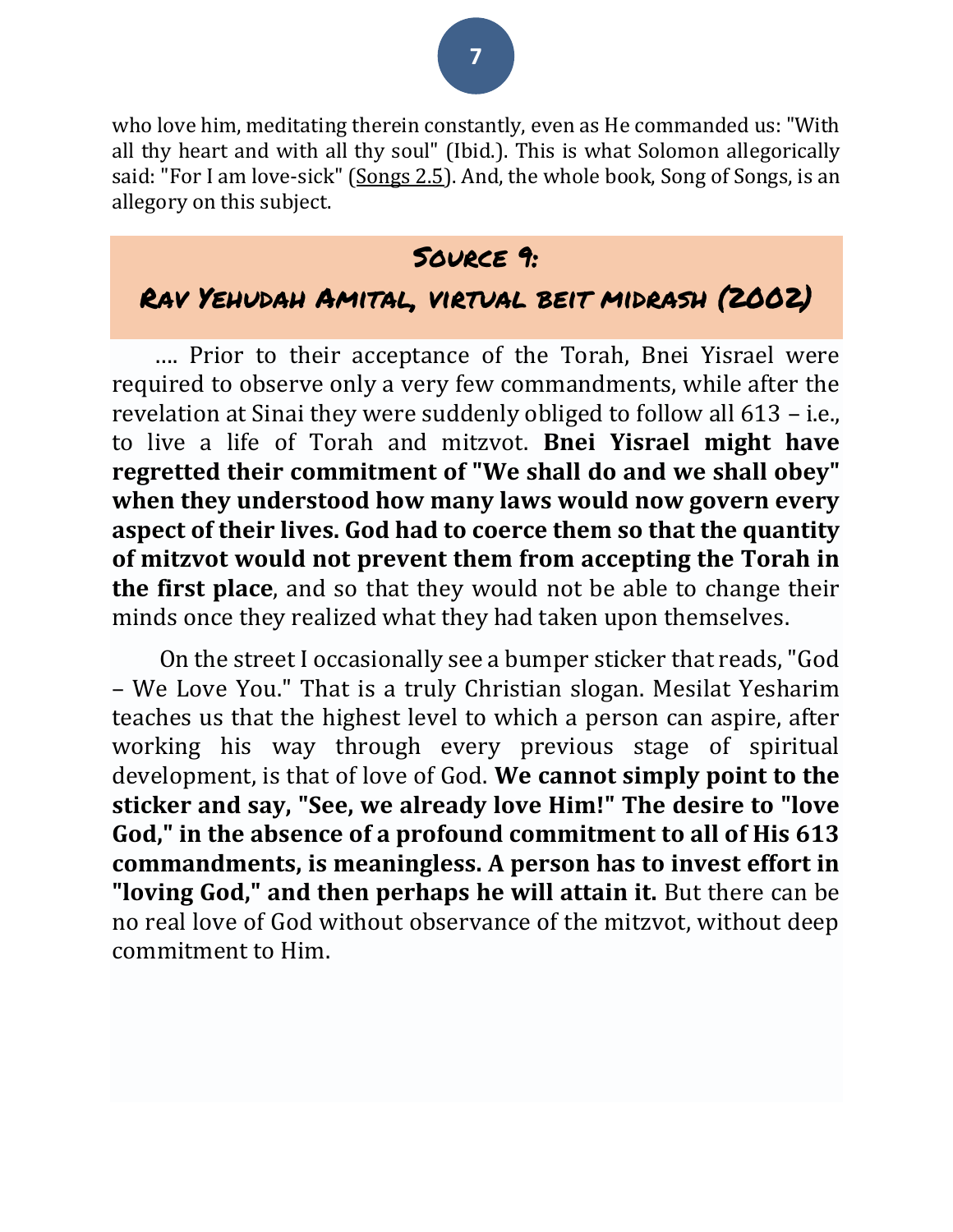## Source 10: Tosafot Shabbat 88a

ומה שכרת עמהן ברית יהושע לעבוד את ה' התם לא קבלו אלא שלא לעבוד ע״ז כדכתיב [יהושע כד](/Joshua.24) חלילה לנו מעזוב את ה׳ וכן משמע כוליה עניינא:

# Source 11: Rabbi mois navon

**The question is then: how the Jews were punished with exile to Babylon if they were not yet accountable?** Tosafot (ibid.) implies that though they were indeed not held accountable for the whole Torah, they were held accountable for the one prohibition of idol worship when they entered in to the covenant with Yehoshua, "Far be it from us to forsake the Lord to serve other gods." (Yehoshua 24:16)

### **Ritva (ibid.) asks, if it wasn't until the times of Yehoshua that they accepted the prohibition of idol worship, how was it that they were punished for the idol worship of the golden calf ?**

I suggest that declaration naaseh v'nishmah made them accountable at the very least to worship God exclusively. For though we explained that naaseh v'nishmah was not a "complete acceptance" of the Torah, the Gemara (Shabbat 88a) teaches that it is an angelic expression of selfless unconditional acceptance of God's authority. Integrity demands that the people's act of idol worship - i.e., their explicit rejection of the authority they willingly accepted - made them culpable of Divine consequences.

To summarize: Israel accepted God's authority and were then compelled to accept His whole Torah, for which they were only held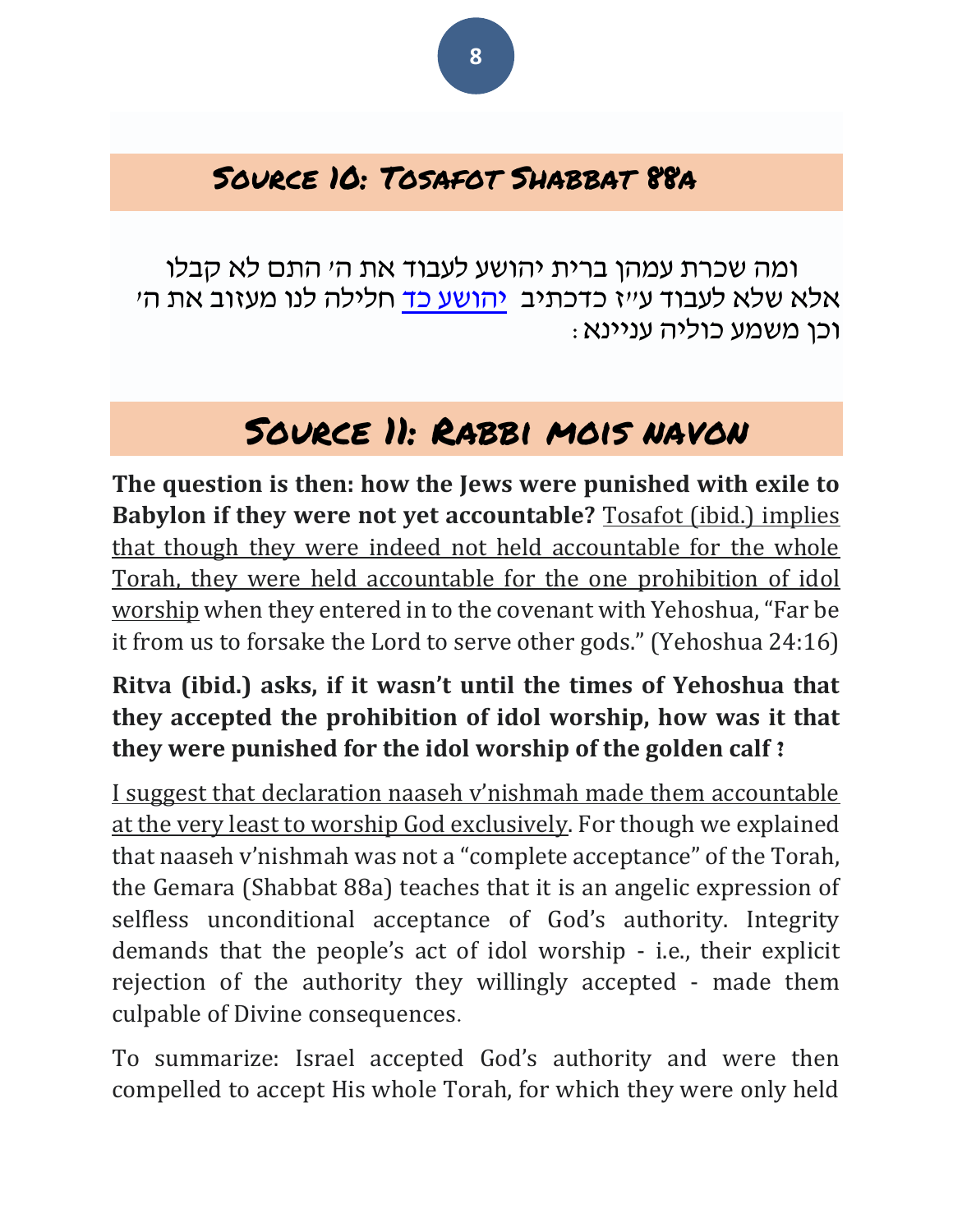**9**

accountable for infidelity, their complete accountability remaining contingent on their volitional acceptance.

**This explanation of the Gemara is consistent with the text of the Torah when we view the nation of Israel as an individual going through the emotional developmental stages to maturation**. The Midrash Tanhuma (Vet'chanan 826) refers to the Jews in Egypt as "a fetus in the womb" that God delivered. They were "born", as it were, upon

We view the nation of Israel as an individual going through the emotional developmental stages to maturation… their exodus from Egypt, passing through the "birth canal" of the Red Sea. As such, the Jews in the desert can be likened to children in respect to their relationship with God and His Torah. They were "spoon fed" like babies from their Father in Heaven through His daily ration of manna. At any difficulty they experienced they simply cried and were immediately answered.

When children are developing, they need definitions of appropriate behavior, boundaries of acceptable action, education of right and wrong - in short, a system of morality. If children are allowed to choose of their own free will, they will choose self-gratification, they will choose based on what "looks good, feels good, tastes good." Only when one has an appreciation of oneself and the world around something referred to as "maturity" - can one then begin, of one's own free will, to accept things that are not associated with selfgratification.

Jewish law and lore acknowledge the staged development of man. Jewish lore explains that until the age of maturity man has only a yetzer hara, a selfish will; and only upon reaching the age of maturity does one acquire a yetzer hatov, a selfless will. Jewish law expresses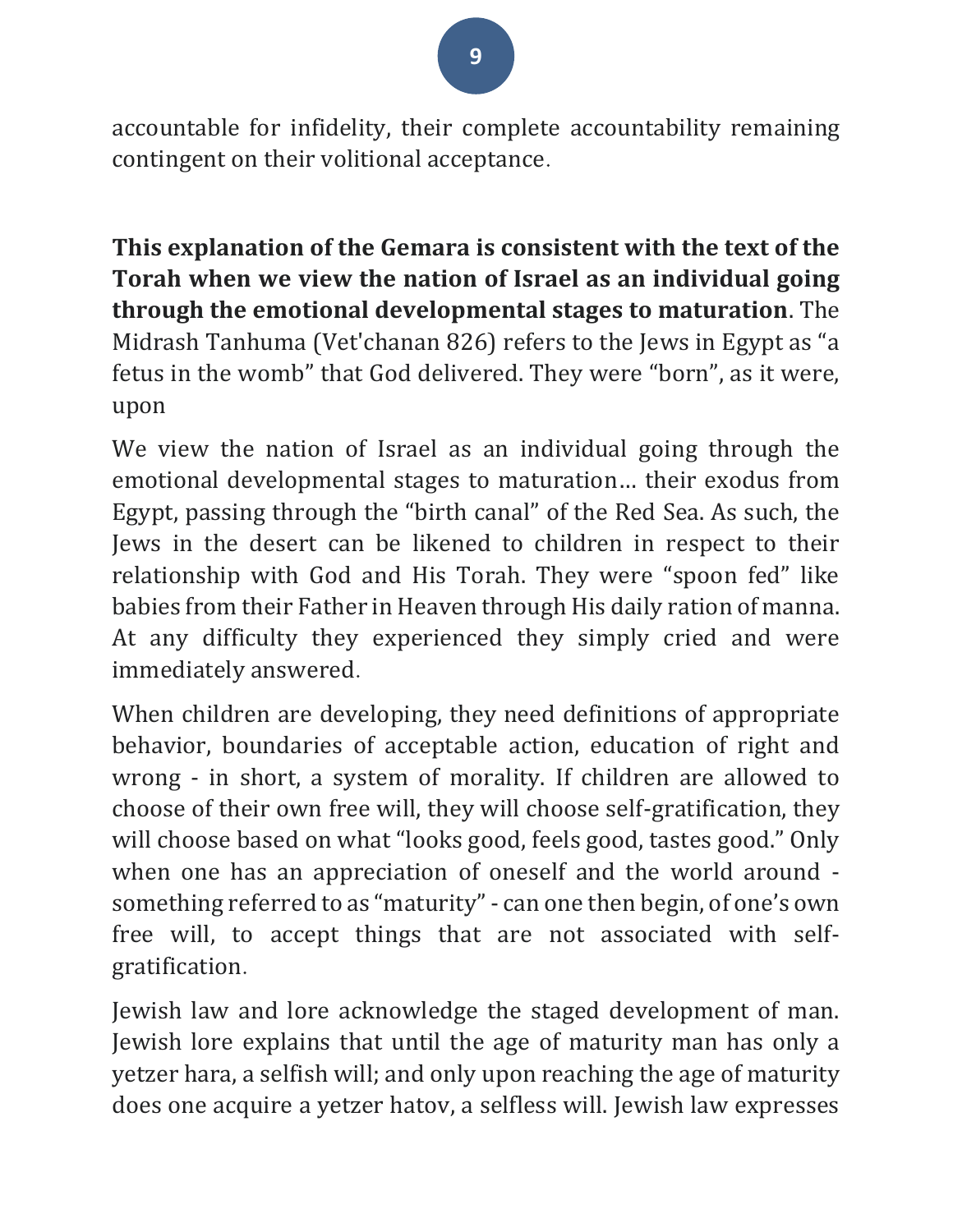this idea by exempting minors of culpability for any violation of the Torah. Nevertheless, both parent and teacher do demand absolute obedience to their authority, and it is to this one violation that the child can and must be disciplined. To not do so would be to abandon the child, as King Solomon wrote, "He who spares the rod hates his son, but he who loves him corrects him." (Proverbs 13:24)

So just as children have to be forced to accept a system of morality, so too did the Jews have to be forced to accept the Torah. And like a child who naturally accepts the authority of his parents, so too did the Jews accept God's authority - through naaseh v'nishmah. And like a minor, though he cannot be held "legally" accountable for his violations, is nevertheless accountable for obedience to his parents, so too the Jews. Though not punishable for violation of all the various demands of the Torah, they were nevertheless liable to punishment for infidelity - otherwise known as idol worship.

# Source 12: Torah.org: A critique of the Tosafot and Introduction of the Maharal in Tiferet Yisrael:

## **Tosafot, Shabbath 88a**

He held the mountain over their heads like a bucket . Yet they already had committed to "We will do" even before "we will hear"?! (Why was it necessary to force them to do something to which they had already agreed? Imagine a contract negotiation, where, after both sides had agreed on all the clauses, one of the parties pulled a gun and threatened the other party with immediate death if he didn't sign the contract that both had already agreed upon!) (Tosafoth gives the following answer:) He was worried that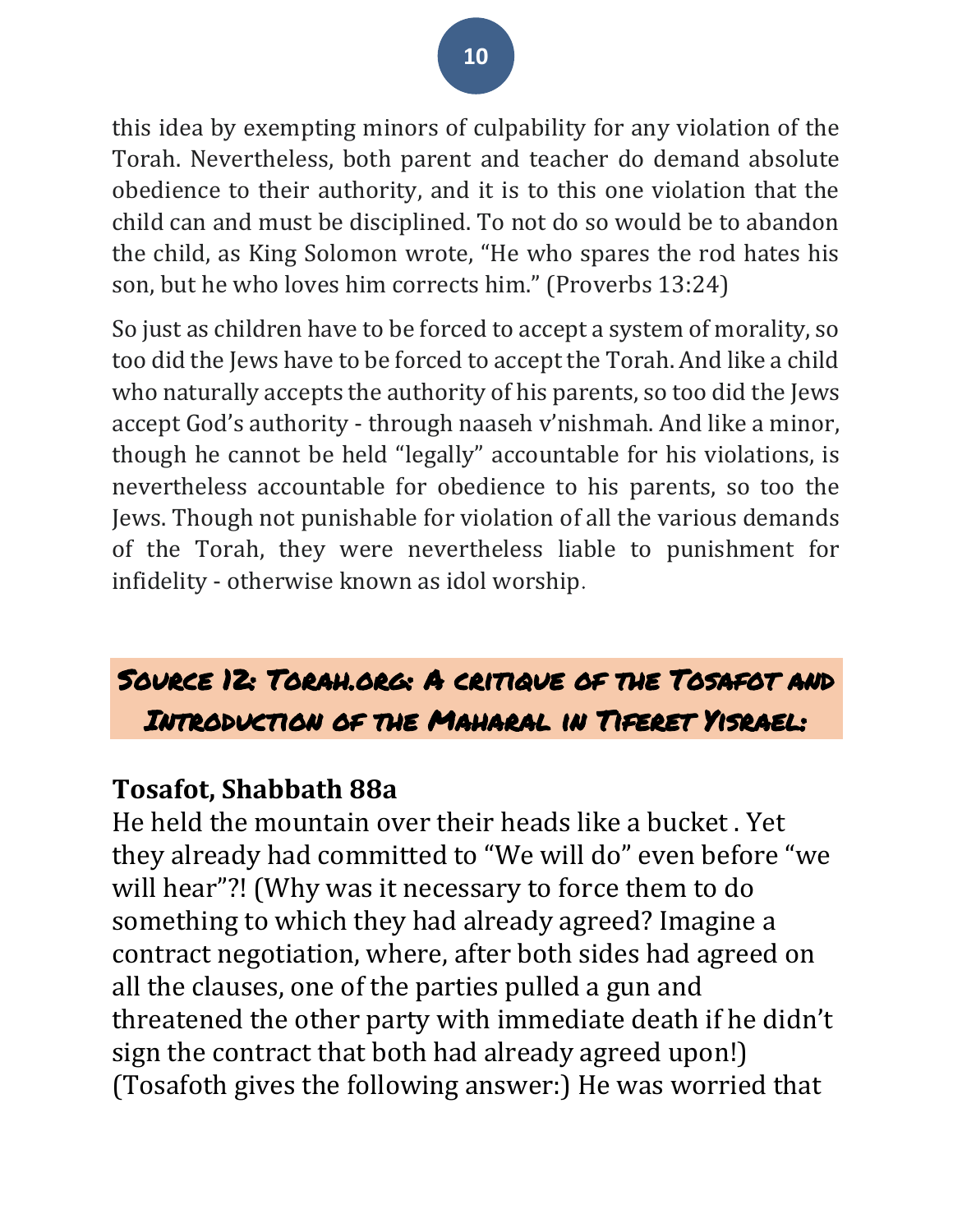they might retract their agreement after seeing the strong fire (the immense power of the Torah, which consumes those who violate it).

## **Maharal, Tifereth Yisrael, Ch. 32**

This response (of Tosafot) is not clear. The merit of having willingly accepted the Torah has never ceased throughout the generations, remaining as an eternal merit for the Jewish people. Yet, what merit exists in such a forced acceptance? Furthermore, if there was concern that they might retract their acceptance, then let G-d hold the mountain over their heads when they would attempt to retract, rather than doing it in the beginning!

(*The Maharal disagrees with Tosafoth, and has an entirely different approach to why G-d forced acceptance of the Torah, despite the fact that there was willing acceptance.)* The reason that G-d held the mountain over their heads (forcing their acceptance of the Torah) was so that the Jewish people would not say that the Torah was accepted at their discretion, implying that if they wouldn't have wanted to, they wouldn't have had to accept it. Given the nature and greatness of the Torah, it would have been inappropriate that its acceptance be at the discretion of the Jewish people. **Since the existence of the entire world is dependent on the Torah, for without Torah the entire world would return to primordial chaos, it is not appropriate for the Torah to be dependent on the choice of the Jewish people. G-d compelled and required acceptance of the Torah, since the continued existence of**